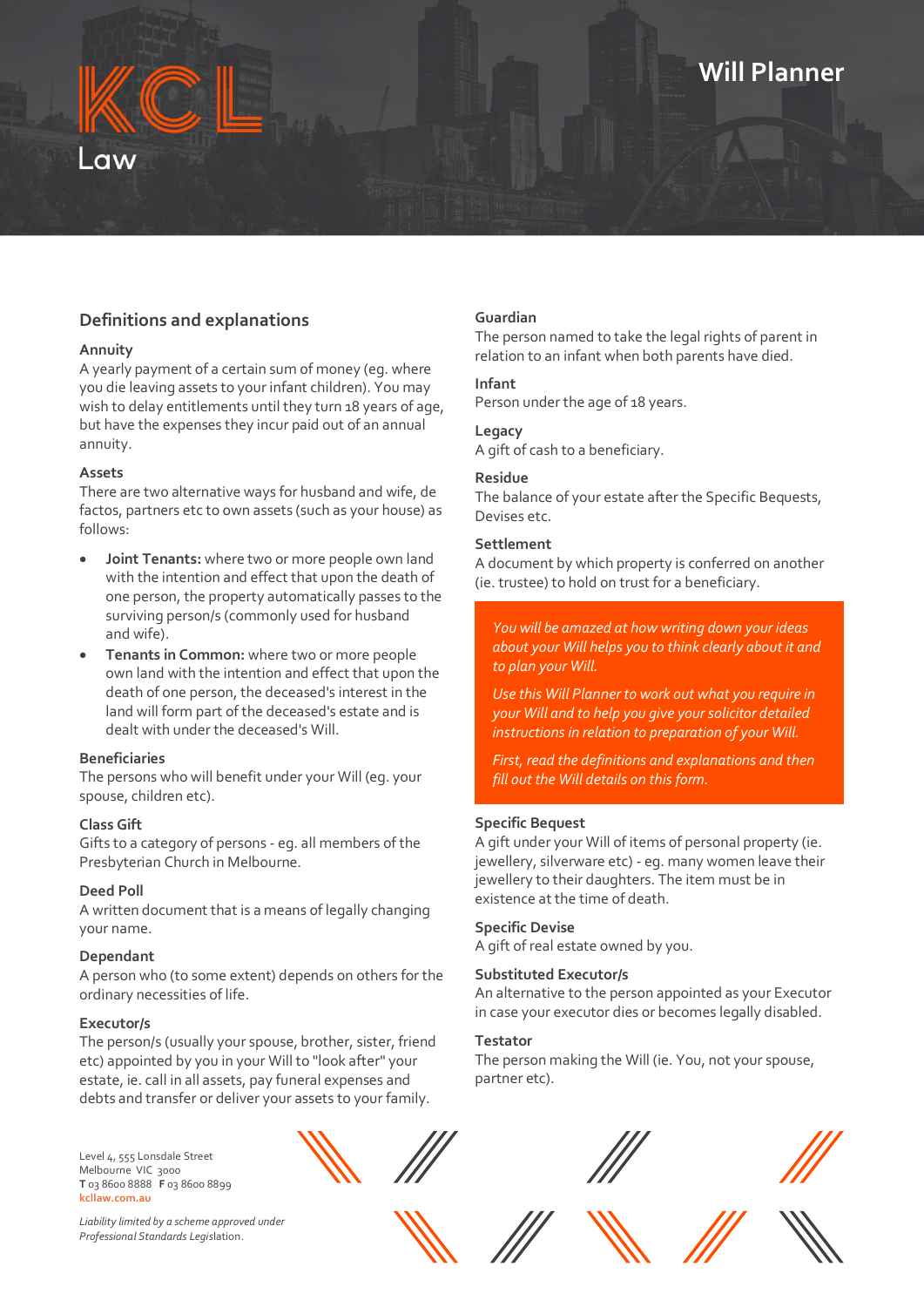

## **Your Personal Details**

|    | 1. Your full name:                                                                           |                                                                                                     |
|----|----------------------------------------------------------------------------------------------|-----------------------------------------------------------------------------------------------------|
|    | 2. Your address:                                                                             |                                                                                                     |
| 3. | Your Occupation:                                                                             |                                                                                                     |
| 4. | Telephone Nos.                                                                               | Home:<br><b>Business:</b>                                                                           |
| 5. | Are any assets held by you in an "alias" or<br>other name? (eq William Smith and Bill Smith) | Yes / No<br>If Yes, give details of the other name/s.                                               |
| 6. | Have you ever executed a deed poll (a<br>document changing your name)?                       | Yes / No<br>If Yes, provide a copy to your solicitor.                                               |
| 7. | Do you have an existing Will?                                                                | Yes / No<br>If Yes, provide a copy to your solicitor and state where your<br>previous Will is held. |

## **Marital Status**

| 8. Are you married?                          | Yes / No                                               |
|----------------------------------------------|--------------------------------------------------------|
|                                              | If No, are you to be married in the near future?       |
|                                              | Yes / No                                               |
| 9. Are you separated or divorced?            | Yes / No                                               |
| 10. Are you paying or receiving maintenance? | Yes / No                                               |
|                                              | If Yes, provide a copy of the order to your solicitor. |

Level 4, 555 Lonsdale Street Melbourne VIC 3000 **T** 03 8600 8888 **F** 03 8600 8899 **kcllaw.com.au**

 $\mu$ 







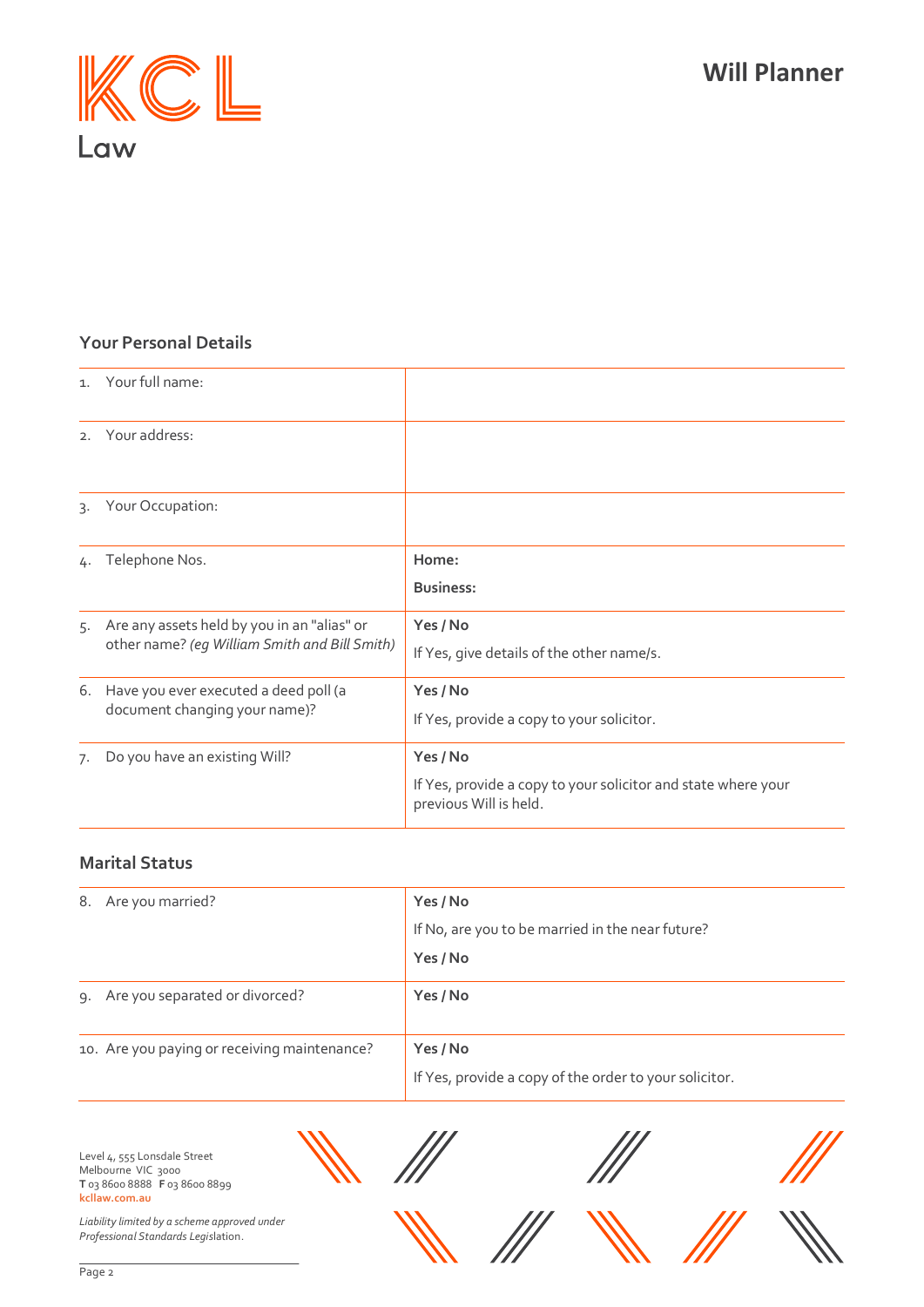# **Will Planner**



## **Details of Assets**

| Page 2 |                                                                                                                                                              |                                             |
|--------|--------------------------------------------------------------------------------------------------------------------------------------------------------------|---------------------------------------------|
|        | Liability limited by a scheme approved under<br>Professional Standards Legislation.                                                                          |                                             |
|        | Level 4, 555 Lonsdale Street<br>Melbourne VIC 3000<br>T 03 8600 8888 F 03 8600 8899<br>kcllaw.com.au                                                         |                                             |
|        |                                                                                                                                                              |                                             |
|        |                                                                                                                                                              |                                             |
|        |                                                                                                                                                              |                                             |
|        |                                                                                                                                                              |                                             |
|        |                                                                                                                                                              |                                             |
|        | Include details of current superannuation<br>entitlements and life insurance policies.                                                                       |                                             |
|        | Provide copies of or details of the location of<br>title documents, mortgages or other debts<br>affecting the assets, trust deeds etc. to your<br>solicitor. |                                             |
|        | 11. List all assets in and out of Victoria owned by<br>you and in your name or otherwise, including<br>any trust or company that you own or<br>control.      | [If insufficient space, please attach list] |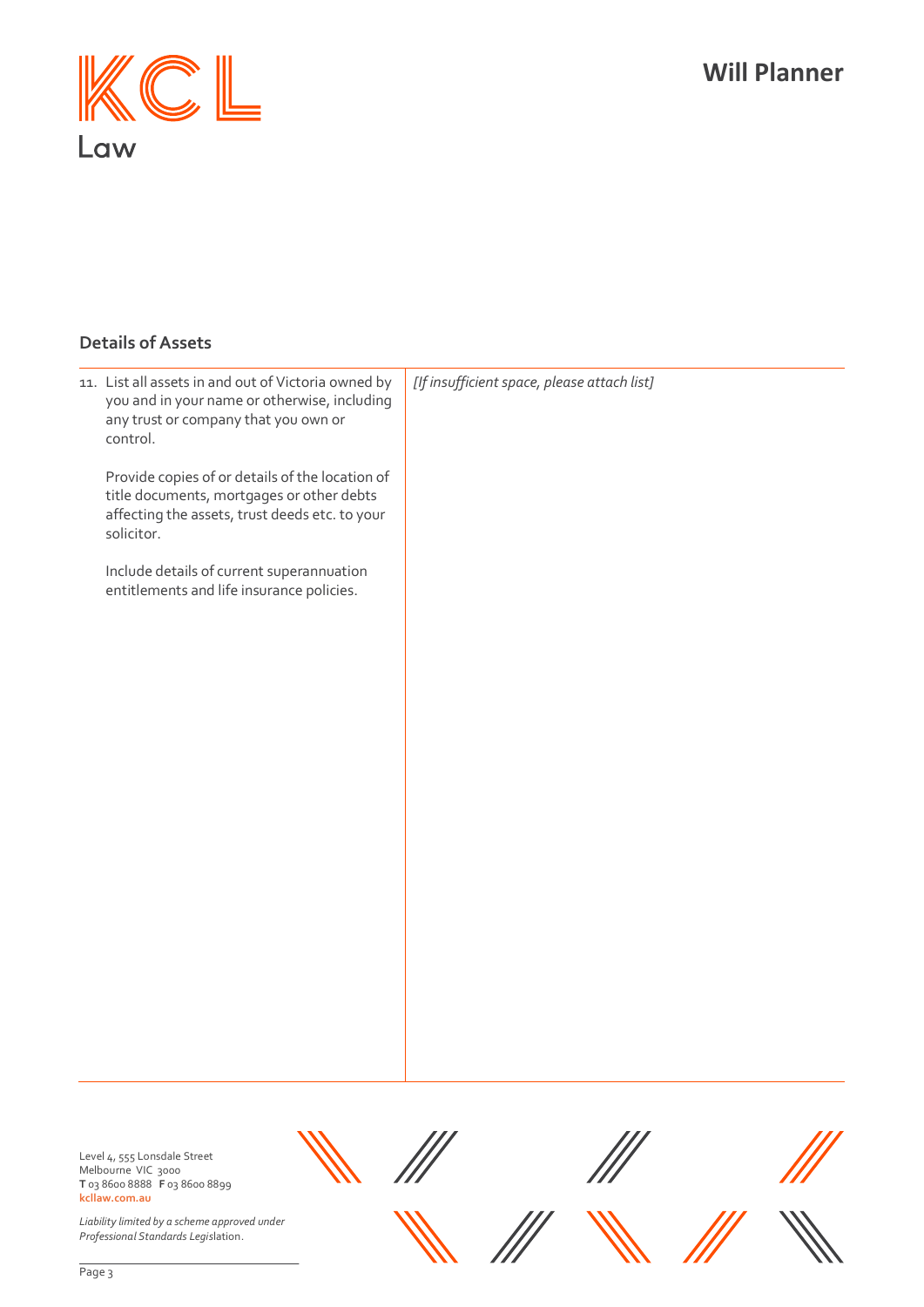# **Will Planner**



# **Details of Executors**

| 12. Give full names, addresses and relationship<br>(if any) to you of persons you wish to appoint    | [If insufficient space, attach list] |
|------------------------------------------------------------------------------------------------------|--------------------------------------|
| as Executors of your Will [you may appoint as                                                        | (1)                                  |
| many executors as you wish]                                                                          | Full name:                           |
|                                                                                                      | Address:                             |
|                                                                                                      | Occupation/Relationship:             |
|                                                                                                      | (2)                                  |
|                                                                                                      | Full name:                           |
|                                                                                                      |                                      |
|                                                                                                      | Address:                             |
|                                                                                                      |                                      |
|                                                                                                      |                                      |
|                                                                                                      | Occupation/Relationship:             |
| 13. Substituted executors                                                                            | Full name:                           |
| [You may appoint as many substituted<br>executors as you wish.]                                      | Address:                             |
|                                                                                                      | Occupation/Relationship:             |
| Level 4, 555 Lonsdale Street<br>Melbourne VIC 3000<br>T 03 8600 8888 F 03 8600 8899<br>kcllaw.com.au |                                      |
| Liability limited by a scheme approved under<br>Professional Standards Legislation.                  |                                      |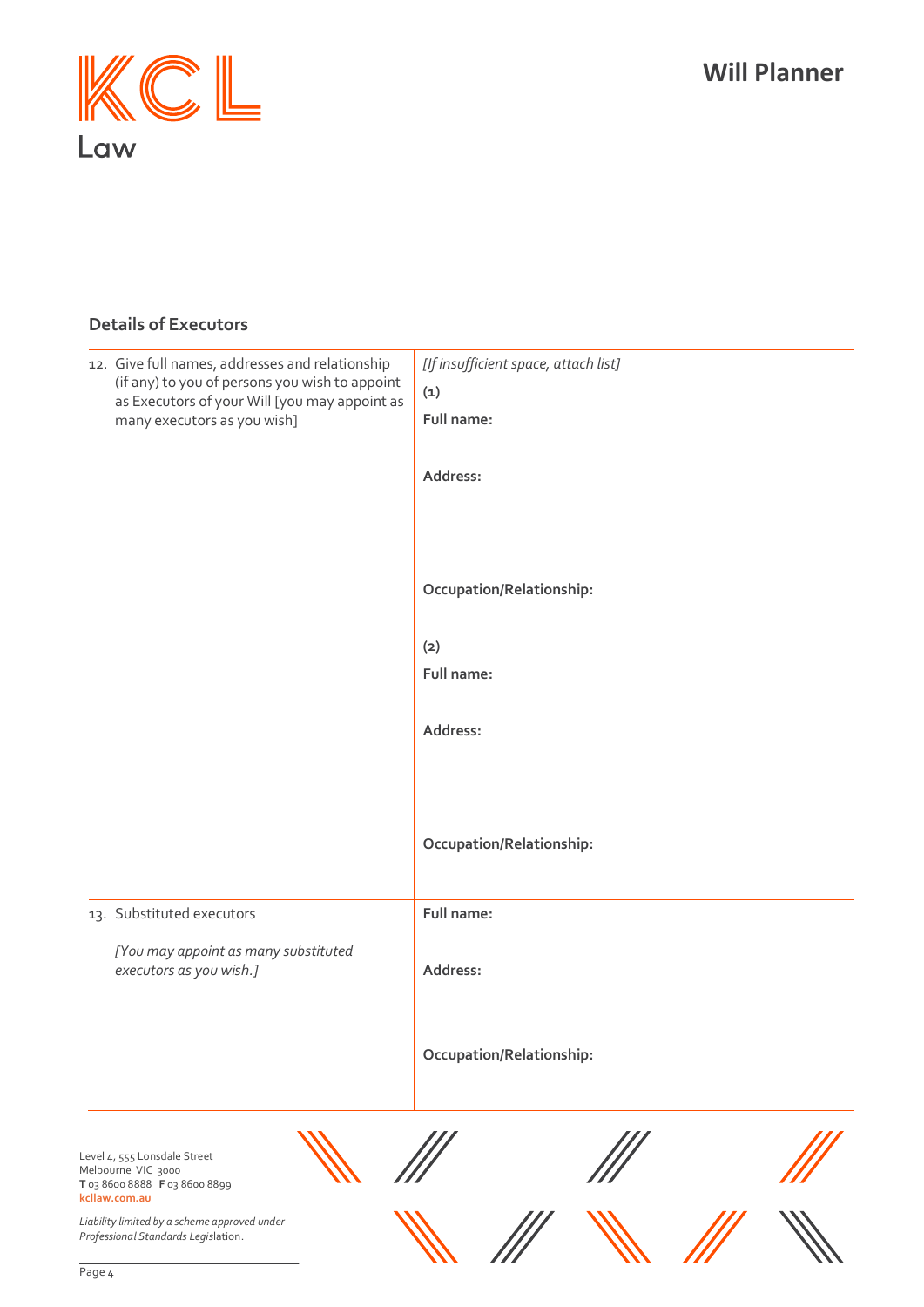



## **Details of Beneficiaries**

| 14. Who is to get a Specific Bequest and what is<br>it to be? |  |
|---------------------------------------------------------------|--|
| 15. Who is to get a Legacy and how much?                      |  |
| 16. Who is to get a Class Gift and what is it to be?          |  |
| 17. Who is to get a Specific Devise and what is it<br>to be?  |  |
| 18. Who is to get an Annuity and how much is it<br>to be?     |  |
| 19. Who is to get the Residue?                                |  |
| 20. Are you involved in any Settlement or Family<br>Trusts?   |  |
| 21. Do you have any Dependants?                               |  |

Level 4, 555 Lonsdale Street Melbourne VIC 3000 **T** 03 8600 8888 **F** 03 8600 8899 **kcllaw.com.au**

*Liability limited by a scheme approved under Professional Standards Legis*lation.



Page 5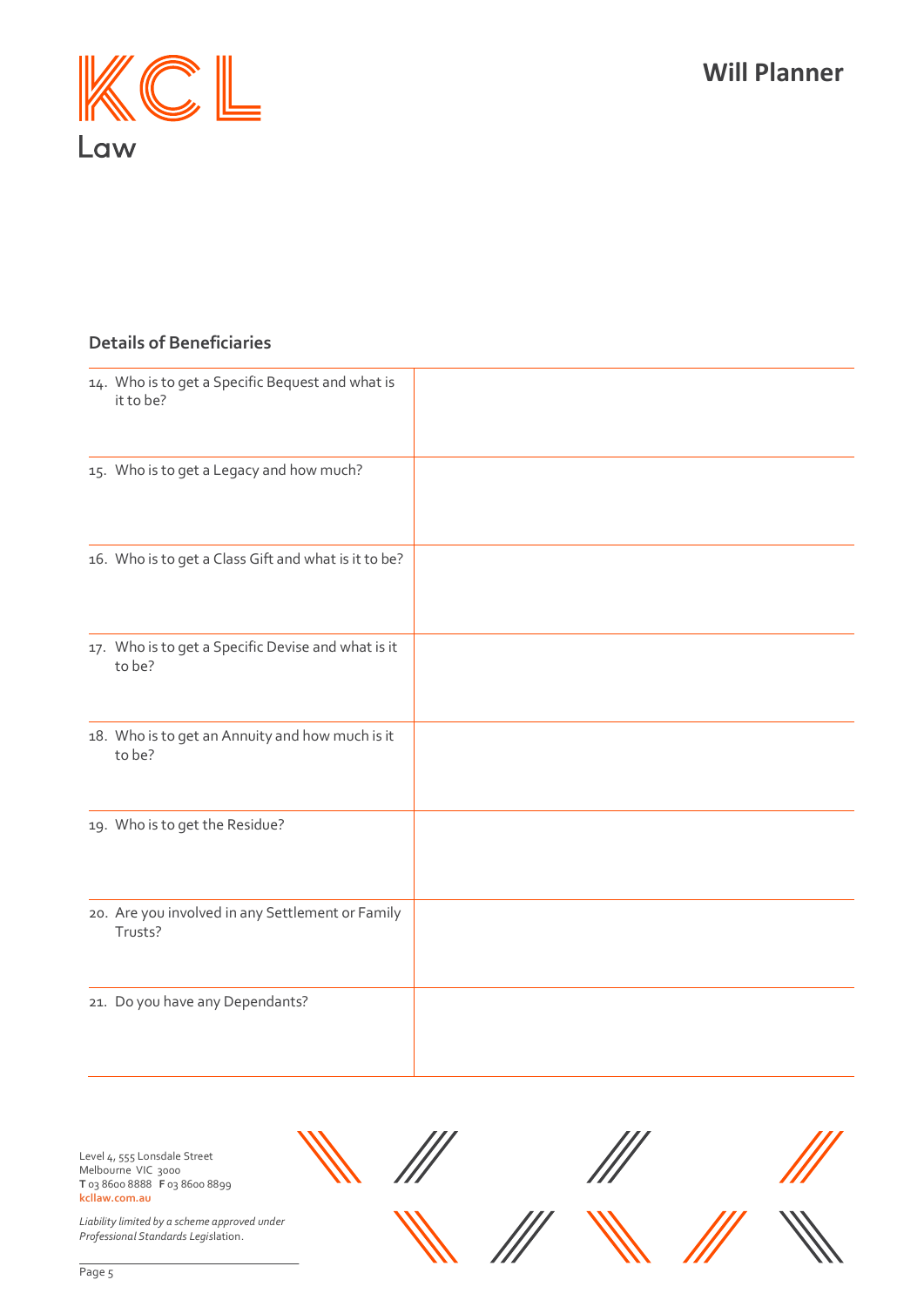

| 22. Are they all over 18 years of age?                                                 | Yes / No                                   |
|----------------------------------------------------------------------------------------|--------------------------------------------|
|                                                                                        | If $no, qo to 23$                          |
|                                                                                        |                                            |
| 23. At what age are your beneficiaries to benefit?<br>(ie. at 18, 21, 25 years of age) |                                            |
| 24. Are all dependants provided for?                                                   | Yes / No                                   |
|                                                                                        | If not, which dependant has been left out? |
|                                                                                        |                                            |

## **Infant Children**

| 25. Who do you wish to appoint as quardian of<br>your infant children.                                 |                                                                       |
|--------------------------------------------------------------------------------------------------------|-----------------------------------------------------------------------|
| 26. Is there a custody and/or maintenance<br>order(s) operating with regard to any of the<br>children? | Yes / No<br>If yes, provide details.                                  |
| 27. Have any of the children been formally<br>adopted by you or your spouse?                           | Yes / No<br>If yes, provide details.                                  |
| 28. Are any of your children mentally or<br>physically disabled?                                       | Yes / No<br>If yes, have you made arrangements with any institutions? |

Level 4, 555 Lonsdale Street Melbourne VIC 3000 **T** 03 8600 8888 **F** 03 8600 8899 **kcllaw.com.au**

///